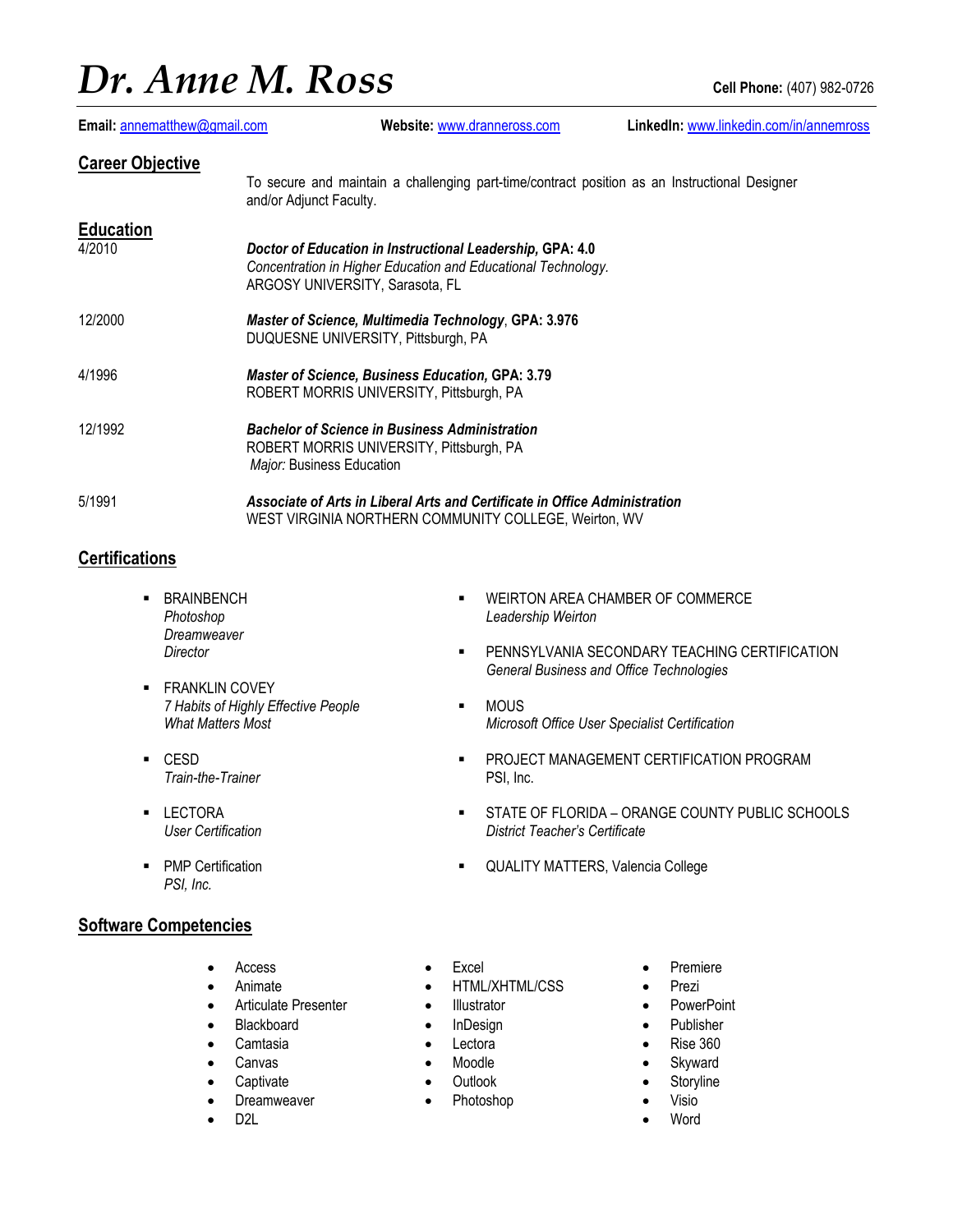## **Professional Experience**

| 8/2020 to Present  | PART-TIME ELEARNING DESIGNER/INSTRUCTIONAL DESIGNER, Orlando, FL<br>John Scott Dailey Institute of Government, University of Central Florida<br>Converting face-to-face courses to online learning lessons<br>Creating tests and learning content in Canvas LMS<br>$\bullet$<br>Modifying paper-based instructional documents                                                                                                                                                                                                                                                                                                                                                                                                                                                                                                      |
|--------------------|------------------------------------------------------------------------------------------------------------------------------------------------------------------------------------------------------------------------------------------------------------------------------------------------------------------------------------------------------------------------------------------------------------------------------------------------------------------------------------------------------------------------------------------------------------------------------------------------------------------------------------------------------------------------------------------------------------------------------------------------------------------------------------------------------------------------------------|
| 7/2019 to Present  | FULL-TIME TENURE TRACK DIGITAL MEDIA PROGRAM MANAGER & PROFESSOR, Orlando, FL<br>Valencia College, Downtown Campus<br>Developing course content for campus and online courses<br>Instructing campus and online courses<br>٠<br>Managing the classroom<br>٠<br>Evaluating student progress<br>Participating in departmental course reviews<br>Hiring and supervising adjunct instructors<br>Managing department budget for Downtown Campus                                                                                                                                                                                                                                                                                                                                                                                          |
| 10/2020 to Present | INSTRUCTIONAL DESIGNER - CONTRACTOR, Remote<br><b>HC Global</b><br>Developing course content for online courses<br>Updating online course content<br>Creating storyboards<br>Selecting textbooks                                                                                                                                                                                                                                                                                                                                                                                                                                                                                                                                                                                                                                   |
| 2/2019 to 7/2019   | INSTRUCTIONAL SYSTEMS DESIGNER/TRAINING INSTRUCTOR, Orlando, FL<br><b>Orange County Public School System</b><br>Design and develop online learning<br>Develop and deliver computer training on Skyward System<br>٠                                                                                                                                                                                                                                                                                                                                                                                                                                                                                                                                                                                                                 |
| 3/2018 to 2/2019   | INSTRUCTIONAL SYSTEMS DESIGNER, Orlando, FL<br><b>AMTIS, Inc./HeiTech Services</b><br>Design and develop online learning for the Department of the Army<br>Review Government Furnished Information to obtain content<br>Work with Subject Matter Expert on course content<br>Conduct peer reviews of courses<br>Maintain and manager file versions<br>Produce Knowledge Checks and Final Examinations<br>Correspond with team mates, supervisors, SME, and clients<br>Implement client specifications for course standards                                                                                                                                                                                                                                                                                                         |
| 9/16 to 12/17      | DIRECTOR, WORKFORCE SOLUTIONS & ECONOMIC DEVELOPMENT, Henderson, KY<br><b>Henderson Community College</b><br>Building relationships with community organizations to partner for employee training<br>Designing and developing online courses for clients/students of Workforce Solutions<br>Collaborating with the head of IT to enroll and manage student registrations in online courses<br>Updating the Workforce Solutions department website<br>Developing and reviewing strategic outcomes<br>Writing grants<br>$\bullet$<br>Coordinating course schedules<br>$\bullet$<br>Securing course instructors<br>Managing the department budget<br>Creating programs to benefit the community<br>Updating the department website<br>Participating on college initiatives<br>Serving as committee chair for Professional Development |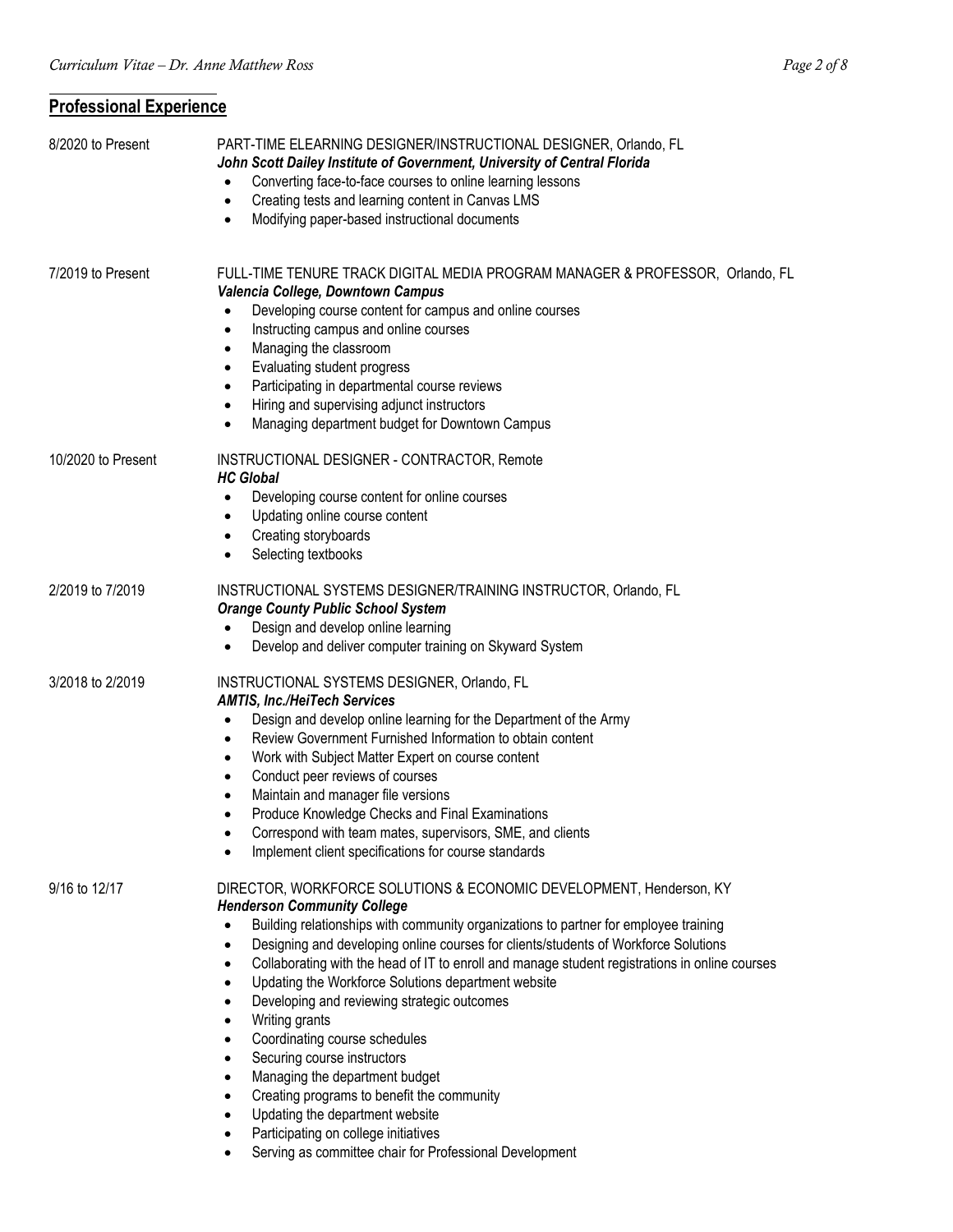|                 | Curriculum Vitae - Dr. Anne Matthew Ross                                                                      | Page 3 of 8 |
|-----------------|---------------------------------------------------------------------------------------------------------------|-------------|
| 8/11 to 6/16    | PROFESSOR, ADMINISTRATIVE OFFICE MANAGEMENT, Sanford, FL                                                      |             |
|                 | <b>Seminole State College</b>                                                                                 |             |
|                 | Developing course content for campus and online courses                                                       |             |
|                 | Serving as Course Lead for Business Communication<br>$\bullet$                                                |             |
|                 | Instructing campus and online courses                                                                         |             |
|                 | Managing the classroom                                                                                        |             |
|                 | Evaluating student progress<br>٠                                                                              |             |
|                 | Writing grant applications<br>٠                                                                               |             |
|                 | Advising the PBL (Phi Beta Lambda) student organization<br>$\bullet$                                          |             |
|                 | Participating in departmental course reviews<br>$\bullet$                                                     |             |
|                 | Representing the college in the community through affiliation with various organizations                      |             |
|                 |                                                                                                               |             |
| 6/07 to Present | INSTRUCTIONAL CONSULTANT, Orlando, FL                                                                         |             |
|                 | Freelance Workforce Instructional Designer/Presenter                                                          |             |
|                 | Designing and developing instructional design and training projects for various organizations                 |             |
|                 | Working with academic institutions to design and develop faculty development programs                         |             |
|                 | Serving as Adjunct Faculty at various community and state colleges as well as technical institutes            |             |
|                 | both on-ground and online                                                                                     |             |
|                 |                                                                                                               |             |
| 1/09 to 8/11    | SR. INSTRUCTIONAL DESIGNER                                                                                    |             |
|                 | Liberty Mutual Group, Heathrow, FL                                                                            |             |
|                 | Developed and design eLearning, virtual classroom, and instructor-led training<br>$\bullet$                   |             |
|                 | Conducted train-the-trainer sessions<br>$\bullet$                                                             |             |
|                 | Evaluated program effectiveness<br>٠                                                                          |             |
|                 | Assessed student learning outcomes<br>٠                                                                       |             |
|                 | Managed data in learning management system<br>٠                                                               |             |
|                 | Conducted needs analysis and job task analysis<br>$\bullet$                                                   |             |
|                 | Managed projects and timelines<br>$\bullet$                                                                   |             |
|                 | Served as project lead and manage others assigned to the project<br>$\bullet$                                 |             |
|                 |                                                                                                               |             |
| 10/07 to 1/09   | <b>ELEARNING DESIGNER</b>                                                                                     |             |
|                 | Professional Service Industries, Inc., Orlando, FL                                                            |             |
|                 | Developed online learning for employees<br>$\bullet$                                                          |             |
|                 | Conducted needs analysis<br>$\bullet$                                                                         |             |
|                 | Recommended courses of action for company training improvement initiative<br>$\bullet$                        |             |
|                 | Developed and approved storyboards                                                                            |             |
|                 | Ensured quality assurance for quick reference guides                                                          |             |
|                 | Researched new trends in the training industry and recommended implementation of trends<br>0                  |             |
|                 | Managed training program for forms conversion program<br>$\bullet$                                            |             |
| 5/06 to 6/07    | SR. INSTRUCTIONAL DESIGNER                                                                                    |             |
|                 | Carley Corporation, Orlando, FL                                                                               |             |
|                 | Designed SCORM 2004, Section 508, and ILE compliant interactive multimedia instruction for the<br>$\bullet$   |             |
|                 | Department of Defense online courses                                                                          |             |
|                 | Ensured projects met constraints of scope, quality, time, cost, and specified requirements                    |             |
|                 | ٠                                                                                                             |             |
|                 | Supervised instructional designer team on various projects<br>$\bullet$                                       |             |
|                 | Managed customer care and expectations for assigned projects<br>$\bullet$                                     |             |
|                 | Researched and prepared training documentation for internal operations and computer applications<br>$\bullet$ |             |
|                 | Performed quality assurance on multimedia courses<br>$\bullet$                                                |             |
|                 | Maintained SECRET Security Clearance status<br>٠                                                              |             |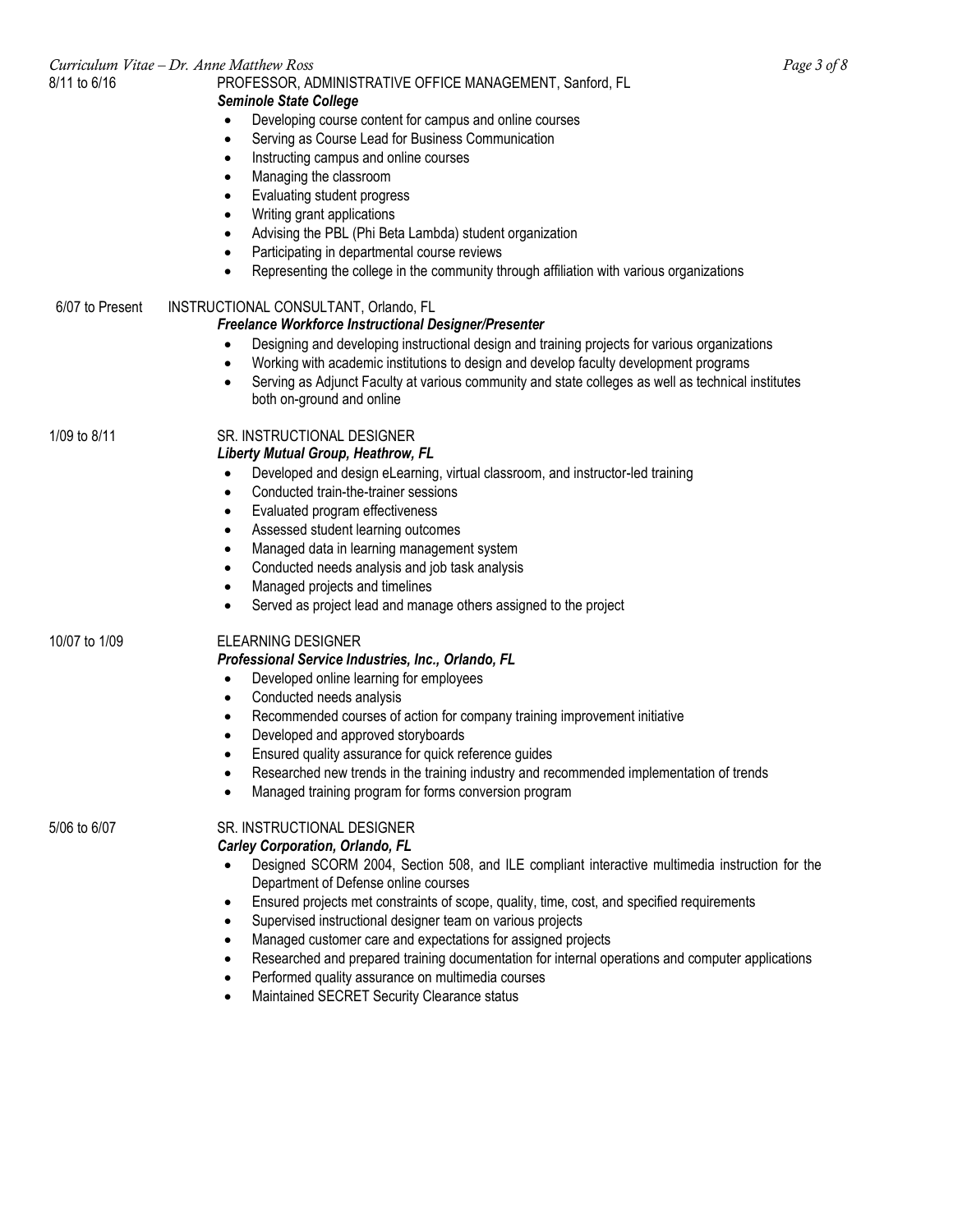### 10/01 to 5/06 INSTRUCTOR – MULTIMEDIA TECHNOLOGIES

#### *Pittsburgh Technical Institute, Oakdale, PA*

- Developed multimedia program and course curriculum
- Created course curriculum using LMS
- Reviewed current trends in industry and assisted in modification to curriculum to meet the demand for those trends
- Participated on Industry Advisory Board
- Served on committees to evaluate student disciplinary action
- Developed guidelines for teaching portfolios
- Served on Steering Committee Board for Accreditation
- Mentored new instructors
- Facilitated Faculty Recognition Board
- Recorder on the Faculty Advisory Board
- Identified and administered cross-discipline projects
- Worked with Career Services Department to appropriately place students in desired career positions
- Participated actively in resolving student, parent, and instructor concerns or conflicts
- Documented and tracked student situations impacting academic performance as well as personal challenges

### 8/97 to 10/01 MANAGER OF WORKFORCE TRAINING AND INFORMATION TECHNOLOGIES

### *Center For Excellence In Workplace Education (CEWE) and Weirton Steel Corporation (WSC), Weirton,WV*

- Represented the organization in the community through participation in community organizations and Chamber of Commerce events
- Expanded the organization's customer base through marketing and community needs analysis
- Managed customer care and expectations for assigned projects
- Monitored and evaluated 5 direct reports in computer applications training program
- Ensured compliance with contractual and internal quality standards for product deliverables
- Developed, implemented, and managed computer-based training modules
- Facilitated Train-the-Trainer sessions for employees
- Designed, instructed, and evaluated the effectiveness of computer applications, multimedia, and professional development training
- Wrote instructional materials
- Developed action plan and managed the conversion of paper-based course materials to technologybased course materials
- Produced and monitored course schedule
- Interviewed, managed, trained, observed, and evaluated instructors
- Advised and enrolled students in courses
- Managed training budget
- Developed and delivered Senior Management Performance Appraisal system training
- Worked with team to transfer workflow from WSC training department to partnering company, CEWE
- Completed the Leadership Weirton Program

### 4/96 to 8/97 OFFICE ADMINISTRATOR

### *West Virginia Northern Community College, Weirton, WV*

- Managed operations of Weirton Regional Campus under supervision of the Campus Dean
- Designed interactive presentations for Campus Dean
- Performed public relations duties representing Weirton Campus through professional organization participation and Chamber of Commerce activities events
- Comprised Press Releases for Campus activities including the Ground Breaking
- Developed curriculum schedule plan for campus
- Managed campus facility scheduling for courses, meetings, and community events
- Monitored Weirton Campus budget
- Implemented facility scheduling software
- Fielded student concerns
- Worked with faculty to resolve scheduling issues
- Served as liaison between faculty and administration to resolve conflicts
- Planned, coordinated, and oversaw community activities taking place at the campus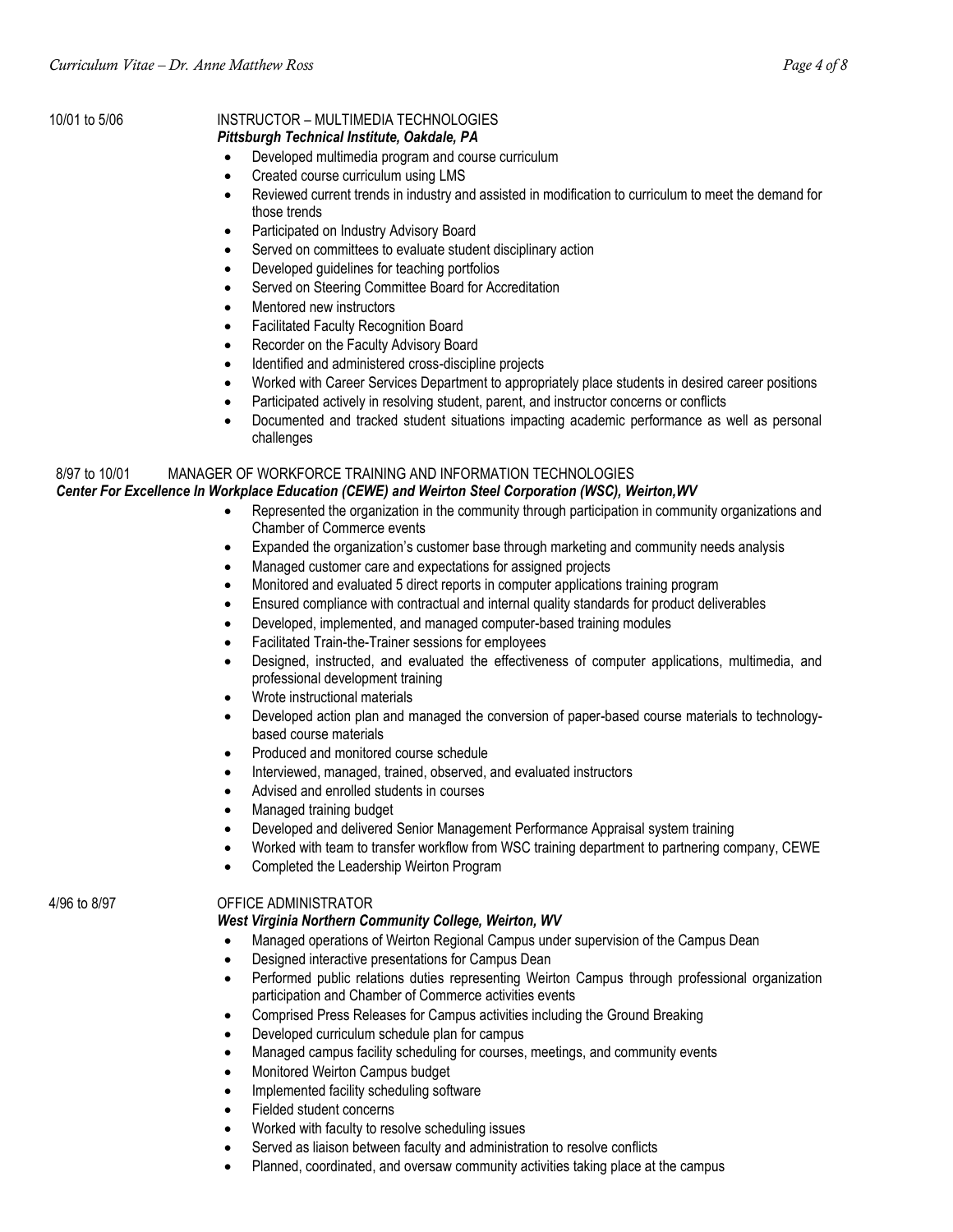| 10/93 to 1/96                      | TRAINING CONSULTANT PROMOTED TO ACCOUNT MANAGER<br>ELCOMP Systems, Inc., Pittsburgh, PA<br>Planned and implemented billing system conversions for medical offices<br>Managed customer care and expectations<br>$\bullet$<br>Conducted knowledge transfer sessions<br>$\bullet$<br>Trained clients both on an individual basis and in a classroom setting<br>$\bullet$<br>Submitted electronic insurance claims and electronic reconciliation<br>٠<br>Managed on-going issues with hardware and software<br>$\bullet$<br>Coordinated travel plans and maintained schedule of training sessions and meetings<br>$\bullet$<br>Assisted in design of client charge slips and statements<br>$\bullet$<br>Worked with technology installation department to set up electronic communications<br>$\bullet$<br>Supervised and coordinated client equipment installation<br>$\bullet$<br>Scheduled vendor/client meeting events<br>$\bullet$ |  |
|------------------------------------|-------------------------------------------------------------------------------------------------------------------------------------------------------------------------------------------------------------------------------------------------------------------------------------------------------------------------------------------------------------------------------------------------------------------------------------------------------------------------------------------------------------------------------------------------------------------------------------------------------------------------------------------------------------------------------------------------------------------------------------------------------------------------------------------------------------------------------------------------------------------------------------------------------------------------------------|--|
| <b>Adjunct Teaching Experience</b> |                                                                                                                                                                                                                                                                                                                                                                                                                                                                                                                                                                                                                                                                                                                                                                                                                                                                                                                                     |  |
| 6/20 to Present                    | UNIVERSITY OF CENTRAL FLORIDA, Orlando, FL<br><b>Adjunct Instructor, Digital Media</b>                                                                                                                                                                                                                                                                                                                                                                                                                                                                                                                                                                                                                                                                                                                                                                                                                                              |  |
| 1/19 to Present                    | FRANKLIN UNIVERISTY ONLINE, Columbus, OH<br>Adjunct Instructor, Master's and Doctorate Program Instructional Technology and Design                                                                                                                                                                                                                                                                                                                                                                                                                                                                                                                                                                                                                                                                                                                                                                                                  |  |
| 1/08 to 5/16                       | VALENCIA COMMUNITY COLLEGE, Orlando, FL<br>Adjunct Instructor in the Office Technology and Medical Administration programs                                                                                                                                                                                                                                                                                                                                                                                                                                                                                                                                                                                                                                                                                                                                                                                                          |  |
| 8/14 to 1/15                       | STETSON UNIVERSITY, Deland, FL<br>Adjunct Instructor for the Professional Communication Course                                                                                                                                                                                                                                                                                                                                                                                                                                                                                                                                                                                                                                                                                                                                                                                                                                      |  |
| 1/11 to 6/13                       | DEVRY UNIVERSITY Online, National, US<br>Adjunct Online Instructor - Web Media Portfolio                                                                                                                                                                                                                                                                                                                                                                                                                                                                                                                                                                                                                                                                                                                                                                                                                                            |  |
| 1/07 to 12/13                      | ART INSTITUTE ONLINE, Pittsburgh, PA<br>Adjunct Online Facilitator teaching Multimedia and Web/Graphic Design                                                                                                                                                                                                                                                                                                                                                                                                                                                                                                                                                                                                                                                                                                                                                                                                                       |  |
| 1/08 to 6/12                       | IADT ONLINE, Tampa, FL<br>Adjunct Online Facilitator teaching Multimedia and Web Design courses                                                                                                                                                                                                                                                                                                                                                                                                                                                                                                                                                                                                                                                                                                                                                                                                                                     |  |
| 3/11 to 8/11                       | WINTER PARK TECHNICAL COLLEGE, Orlando, FL<br><b>Computer Applications Instructor</b>                                                                                                                                                                                                                                                                                                                                                                                                                                                                                                                                                                                                                                                                                                                                                                                                                                               |  |
| 1/07 to 01/09                      | INTERNATIONAL ACADEMY OF DESIGN AND TECHNOLOGY, Orlando, FL<br><b>Adjunct Instructor teaching Multimedia courses</b>                                                                                                                                                                                                                                                                                                                                                                                                                                                                                                                                                                                                                                                                                                                                                                                                                |  |
| 1/07 to 8/07                       | ITT TECHNICAL INSTITUTE, Lake Mary, FL<br>Adjunct instructor teaching multimedia and web design courses                                                                                                                                                                                                                                                                                                                                                                                                                                                                                                                                                                                                                                                                                                                                                                                                                             |  |
| 7/06 to 5/07                       | PITTSBURGH TECHNICAL INSTITUTE, Pittsburgh, PA<br><b>Online Adjunct Instructor - Evening Program</b>                                                                                                                                                                                                                                                                                                                                                                                                                                                                                                                                                                                                                                                                                                                                                                                                                                |  |
| 9/94 to 9/05                       | WEST VIRGINIA NORTHERN COMMUNITY COLLEGE, Weirton, WV<br>Instructor - Office Technologies; Instructor - Continuing Education                                                                                                                                                                                                                                                                                                                                                                                                                                                                                                                                                                                                                                                                                                                                                                                                        |  |
| 7/93 to 9/05                       | JEFFERSON COMMUNITY COLLEGE, Steubenville, OH<br>Adjunct Instructor - Business Technologies, Continuing Education, and Business and Industrial Training                                                                                                                                                                                                                                                                                                                                                                                                                                                                                                                                                                                                                                                                                                                                                                             |  |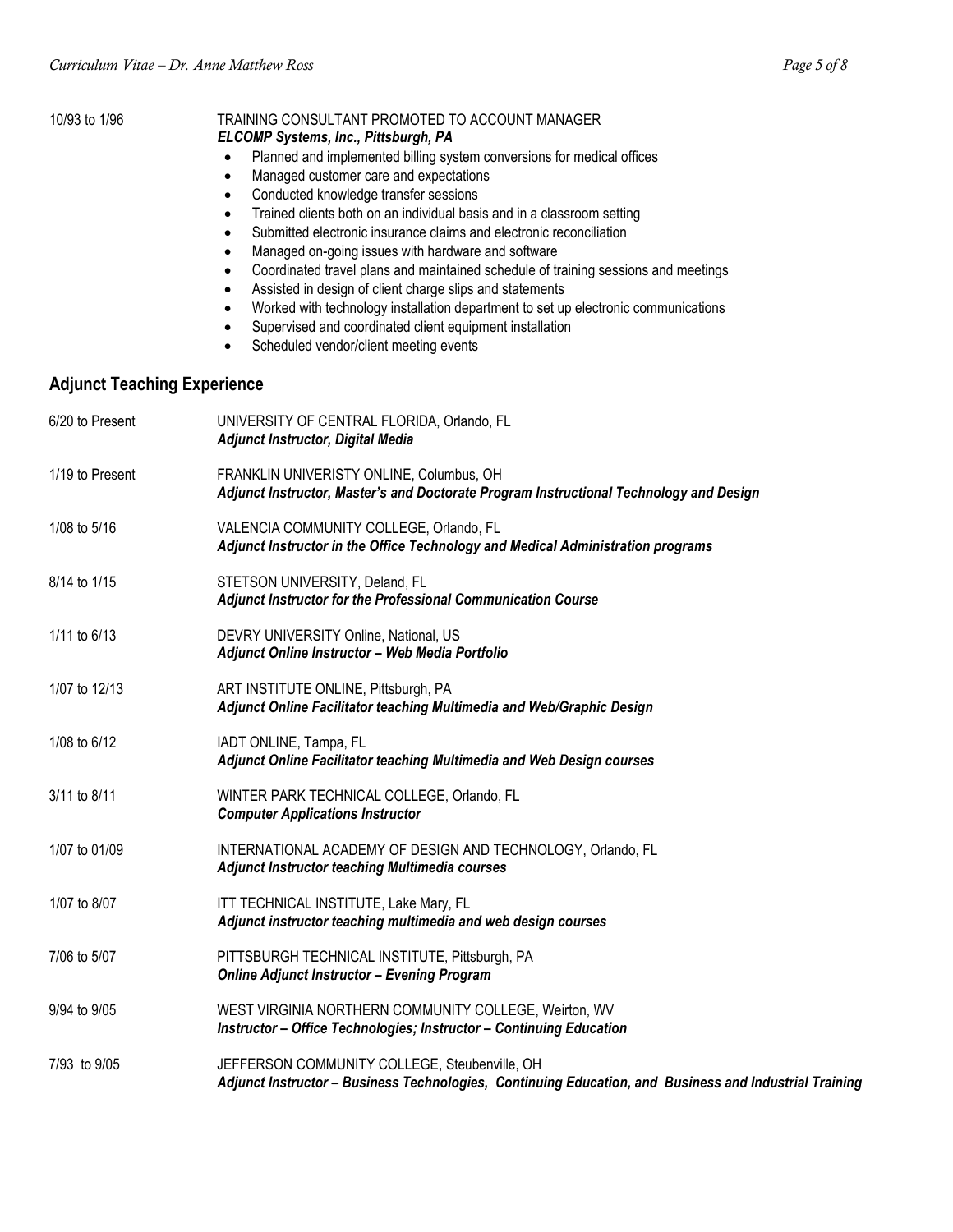#### **Seminars and Workshops Conducted**

#### *Active Learning*

*Designed and delivered at Faculty Development sessions for Seminole State College*

#### *Camtasia*

*Designed and delivered workshop for Learning Day at Valencia College as a Professional Development workshop*

#### *Classroom Management*

*Designed and delivered workshop for Florida Technical College instructors as a Professional Development workshop*

#### *Dreamweaver Basics*

*Designed and delivered workshop for high school teachers designing basic websites for courses*

#### *Enhancing Online Learning with Camtasia*

*Designed for Valencia College Faculty to create instructional videos for online learning*

#### *Effective Listening*

*Delivered seminar from the Interpersonal Communication Skills series to industry professionals*

#### *Female Futures in Technology*

*Designed and delivered workshop to high school students providing an introduction to careers in Multimedia*

#### *Multiple Intelligences*

*Designed and delivered workshop for Florida Technical College instructors as a Professional Development workshop*

#### *PowerPoint as an eLearning Development Tool*

*Designed and delivered workshop to Seminole State College Faculty on the functionality of PowerPoint to develop eLearning lessons*

#### *Time Management*

*Designed and delivered seminar to bank managers addressing ways to effectively manage time and implement methods to reduce time wasting activities*

#### *Train-the-Trainer*

*Delivered three (3) day seminar to industry trainers on effective instructional delivery techniques*

#### *Speaking Effectively*

*Delivered seminar from the Interpersonal Communication Skills series to industry professionals*

#### *Using Technology in the Classroom*

*Delivered workshop on incorporating technology in the classroom for various disciplines*

#### **Grant Writing**

#### **Staff and Professional Development - Seminole State College Foundation Grants 2012-Present**

\**Articulate Software – \$1478 \*Storyline Software with Character Bundles - \$1198 \*Design and development of eLearning Tutorials* 

# **Foundation for Seminole State College 2011/2012 Mini-Grant**

\**Mimio-Teach Systems \$1,362*

#### **Division of Career and Technical Education Perkins Grant 2011/2012**

\**WinWay Resume software program 50 licenses, \$1,954, Business Communication Project, Employment Unit \*eLearning tutorials for classroom and online course supplementation*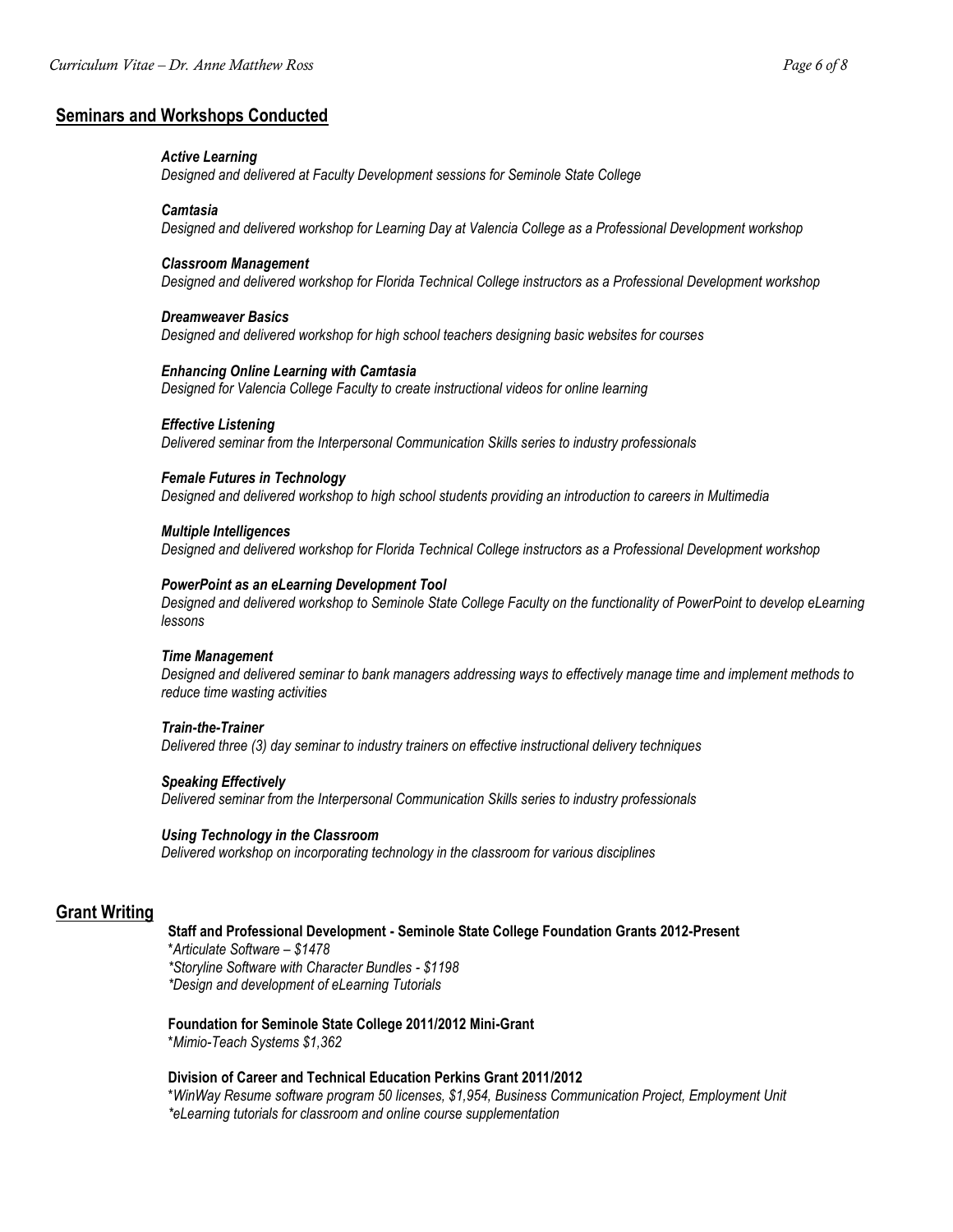### **Professional Speaking**

*Active Learning, Florida Technical College Overview of Applying Active Learning in the Classroom*

*Collaborative Learning, Florida Technical College Overview of Facilitating Collaborative Learning Activities*

*Creative Ways to Incorporate Technology into the Classroom, Pittsburgh Technical Institute Fun Learning Activities Using Technology*

*Effective Presentation Skills, Weirton Steel Corporation What Constitutes an Effective Presentation?* 

#### *Social Media and Employment*

*Reviews how various social and professional media and network sites impact the employment process. Developed for and presented at Seminole State College's 2012 Career Jam event.*

*Using Social Media as a Job Search Tool, Phi Beta Lambda (PBL) Florida State Fall 2014 District III Leadership Conference*

*Using a Digital Camera, Pittsburgh Technical Institute Comparing and Contrasting Digital and Traditional Photography*

*What is Multimedia? Pittsburgh Technical Institute Overview of and Careers in Multimedia*

#### **Professional Development Training Completed**

- Faculty Induction Program
- Working with Different Personalities
- New Tools in Sakai
- Beyond PowerPoints and Overheads
- Classroom Management
- Mimio Board Overview
- Instructional Strategies
- Camtasia Training

#### **PITTSBURGH TECHNICAL INSTITUTE**

- Cooperative Learning and Grouping Strategies
- Teaching to the Learning Styles
- Online Teaching: A New Perspective
- Online Teaching with Blackboard
- Burn the Podium
- Conflict Resolution
- Creating Good Tests
- Emotional Intelligence

### **Recognitions & Awards**

- *Fall 2013 – Faculty Spotlight, Seminole State College*
- *June 2010 – Citation for Service Award, Rotary Club of Avalon Park*
- *November 2009 Recognition for Performance, Liberty Mutual Group*
- *December 2006 – Certificate of Quality/Innovative Performance, Carley Corporation, Orlando, FL*
- *Spring 1996 Young Careerist, Business and Professional Women's Organization* Weirton, WV

#### **SEMINOLE STATE COLLEGE VALENCIA COMMUNITY COLLEGE**

- Authentic Online Assessment WebCT Essentials
- Building Online Learning Communities
- Designing Online Student Orientation Training
- Developing Interactive Web-Based Courses
- Engaging the Online Learner
- Learning Centered Teaching
- Multimedia Tools for Online Courses
- Quality Matters: Peer Reviewer Training

#### **FRANKLIN UNIVERISTY**

• Doctoral Teaching & Advising Training